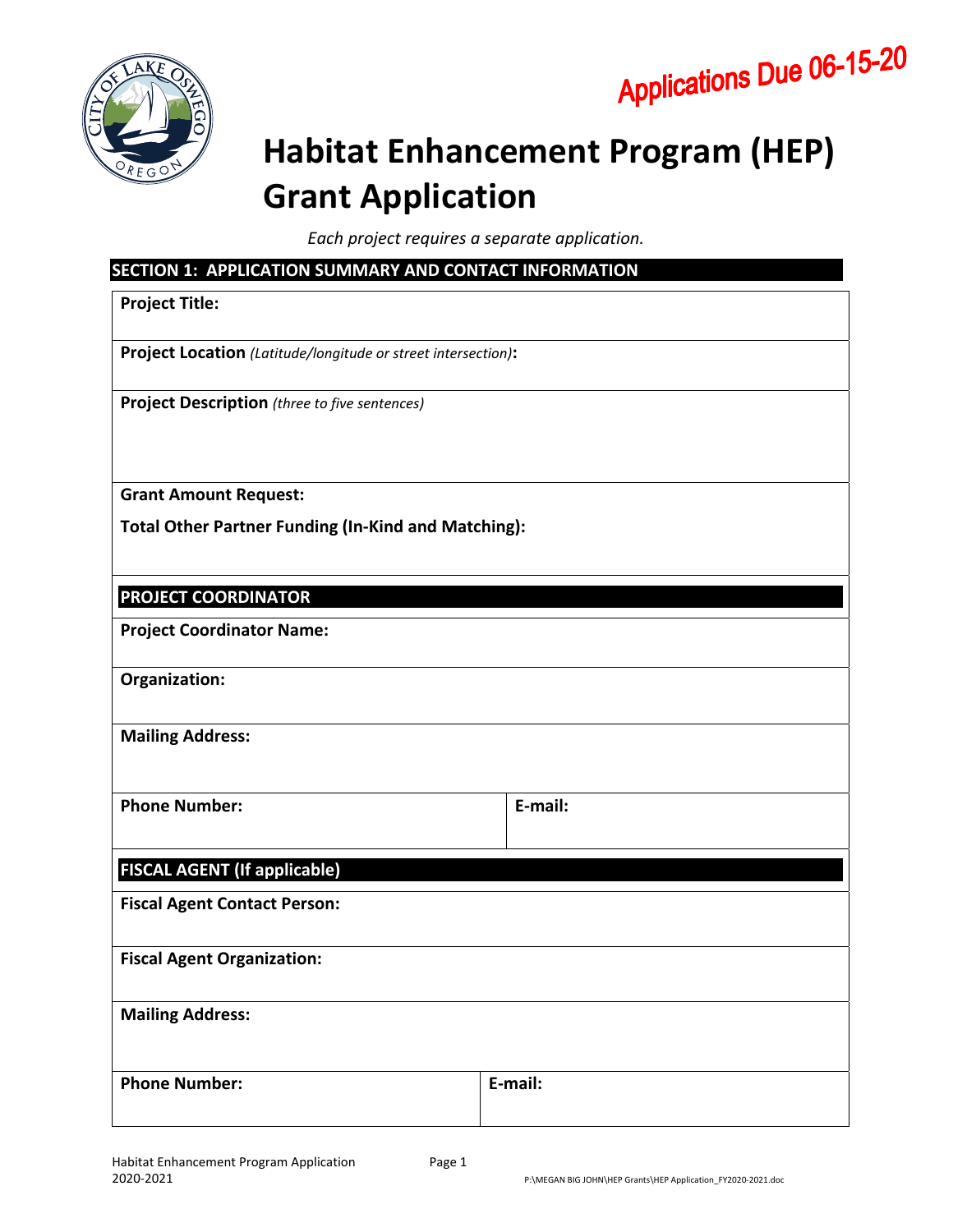### **SECTION 2: DESCRIPTION, LOCATION & CRITERIA**

## **1. Give a brief description of your project.**

(Summarize how your project fits the HEP program, the existing conditions, what you hope to achieve with the project, and whether you have landowner letter(s) of support or agreement(s)).

## **2. Describe the project site**

(Please include a map, initial site photos, and rough site plan of the location. Describe the number of properties associated with the project, acreage, affected stream(s) and stream miles affected (if applicable). Maps can be printed from the City website (interactive maps)

# **3. How will the project improve water quality?**

(Describe how your project will decrease erosion, stabilize streambanks, decrease or stabilize stream temperatures, and improve riparian habitat.)

# **4. Will the project focus on uplands or riparian habitat improvement?**

(Describe how your project increases short‐term shade, promotes long term shade via control of invasive plants, riparian revegetation and/or improves instream conditions.)

# **5. Is the project adjacent to public land, private open space, or a previously completed project?**

(Provide the name and/or owner of the property and its acreage

**6. What stormwater or watershed education will be incorporated into the project?**  (Describe the number of events, expected participants, and hours, e.g. 1 volunteer event for 4 hours with 10 people. Provide event dates in the Schedule section of this application.)

# **SECTION 3: PROJECT SCHEDULE**

## **Schedule:**

(Fill in the table below)

| Month &<br>Year | <b>Description of Activity</b> |
|-----------------|--------------------------------|
|                 |                                |
|                 |                                |
|                 |                                |
|                 |                                |
|                 |                                |
|                 |                                |
|                 |                                |
|                 |                                |
|                 |                                |
|                 |                                |
|                 |                                |